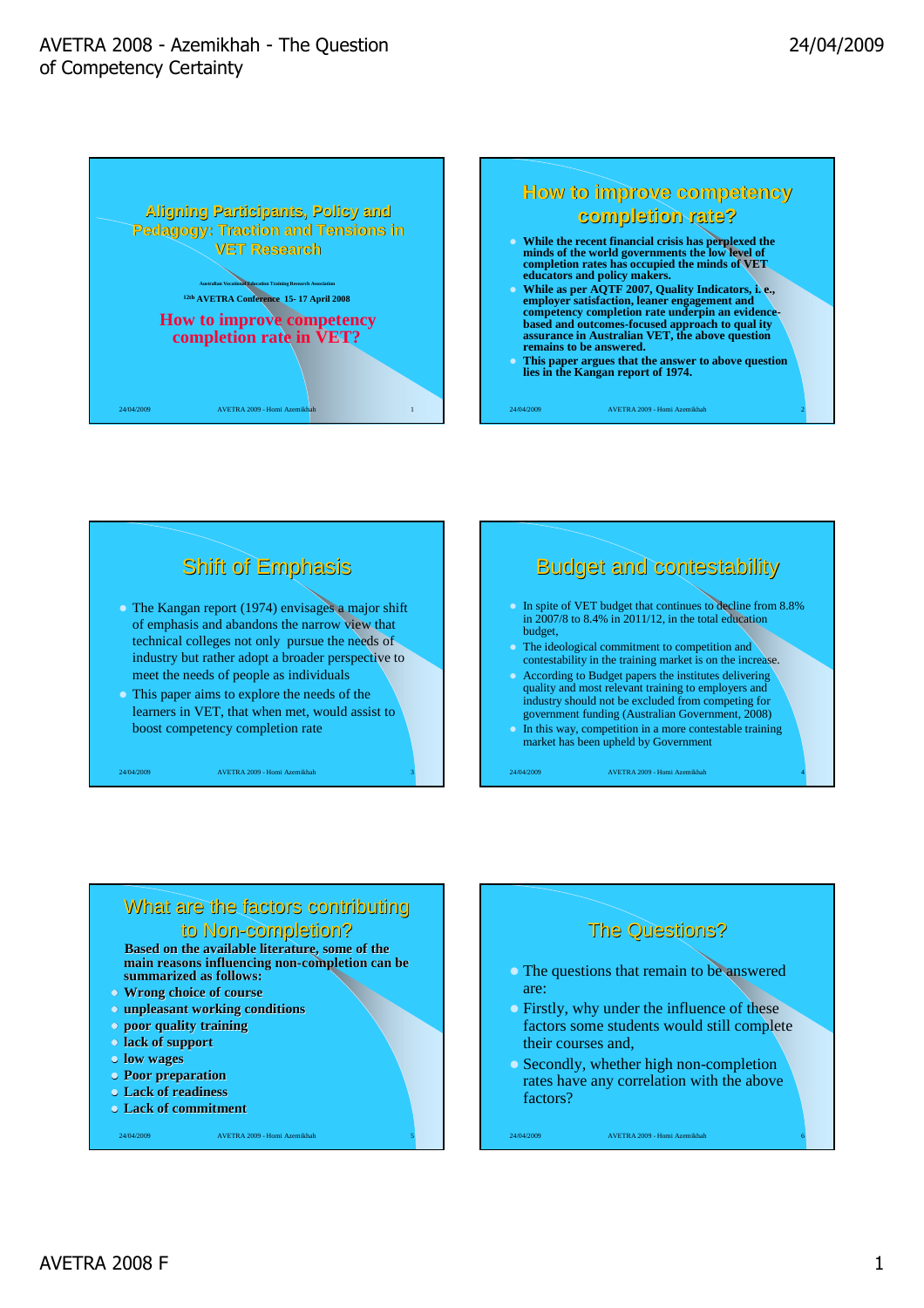### AVETRA 2008 - Azemikhah - The Question of Competency Certainty





## It can be concluded that: • It can be concluded that the factors influencing non-completion are lack of motivating factors, desires and beliefs that supports the attitudes for success and achievements.

24/04/2009 AVETRA 2009 - Homi Azemikhah 9

#### HLR asserts that the following Characteristics move far beyond Vocational knowledge:

- **Personal discipline;**
- **Responsibility;**
- **Willingness to take risks;**
- Loyalty;
- **Team spirit;**
- **Curiosity;**
- **Learning continuously; and**
- **Management of motivation, emotion and desire**
- **move far beyond vocational knowledge as traditionally understood" (Chappell et al, 2003:9).**
- 24/04/2009 AVETRA 2009 Homi Azemikhah 10 • **These types of attributes are part and parcel of emotional intelligence (EI) (Goleman, 1996)**

## EI, Academic Achievement and Attributes-focused approach

- **Emotional Intelligence (Goleman, 1996) is claimed to be positively related to academic achievement, occupational success and satisfaction (Mathews et al, 2004),**
- **This supports the argument for a learnercentred, work-centred and attribute-focused approach in vocational education throughout TAFE / VET policy reforms.**

24/04/2009 AVETRA 2009 - Homi Azemikhah

# Important attributes contributing to learners success

- As it was referred to earlier, the desire to be successful (Snell and Hart, 2008, Chappell et al, 2003) and individual's motivation (Uren, 2001) are important attributes contributing to learners' success for completion.
- The fact that motivational factors are important has been further confirmed in occupational settings where a bewildering array of emotional and social competencies have been claimed to be crucial for success

24/04/2009 AVETRA 2009 - Homi Azemikhah 12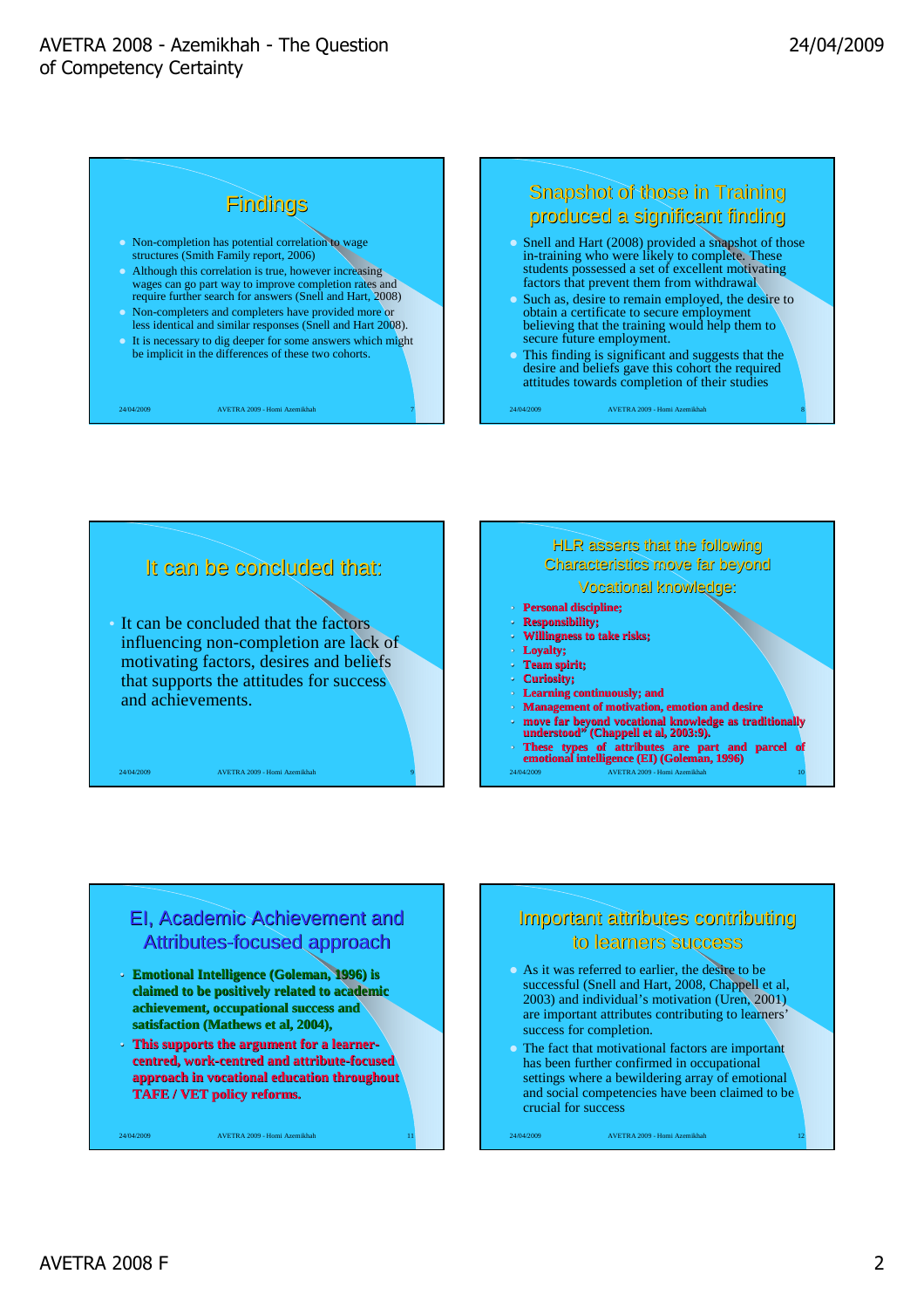# Completion and Training are closely inter-related

- Another study in the UK (Higgs, 2004) on correlation between EI elements and performance in the call centres found that conscientiousness, emotional resilience, motivation and interpersonal sensitivity attitudes were the most frequently mentioned attributes for recruitment.
- Given that attributes-focused is an important dimension of training, this paper argues that the completion rates and training are closely interrelated.

24/04/2009 AVETRA 2009 - Homi Azemikhah 13

# **How to plan and achieve the higher completion rates**

- Kangan emphasized that it is important to develop learners as individuals
- This was taken by High Level Review to emphasize a leaner-centred, work-centred and attribute-focused Fins was taken by<br>leaner-centred, wo<br>approach for VET
- This paper argues that the VET system urgently requires that an inventory of the required attributes that are necessary for an attribute-focused approach be prepared and included in the qualifications similar to employability skills as the new order in vocational education requires the integration of all three constituents of competence, i.e., knowledge, skills and attributes.

24/04/2009 AVETRA 2009 - Homi Azemikhah 14

## **Attribute Focused Learning** needs to be adopted

## As Chappell et al (2003) observe, these changes in

- education and training have been labeled by some researchers, for example, (Ball 1994; Grubb 1996; Symes & McIntyre 2000) the 'New Vocationalism (NV).
- High Level Review (Chappell et al., 2003) has clearly asserted that in the new paradigm (NV) learning has taken the focus of learner centered, work centered and attribute focused.
- In other words, attributes have been given a prime position at the same level of the learner-centeredness and workcenteredness.
- There have been references to attributes, attitudes and dispositions in the VET literature. How to differentiate between them is explained next.

24/04/2009 AVETRA 2009 - Homi Azemikhah 15

# Skill, Attribute, Attitude and disposition

- a *skill* is the ability to do something well, usually gained through experience and training;
- an *attribute* is a quality, property, or characteristic of somebody or something;
- an *attitude* is a way of thinking or behaving, and
- a *disposition* is a person's usual mood or temperament or an inclination or tendency to act in a particular way.

24/04/2009 AVETRA 2009 - Homi Azemikhah 16

# Employers are looking for a 'good fit'

- Both the employee and the employer are likely to be most satisfied when a worker's skills, attributes and dispositions are a 'good fit" (Allen Consulting Group, 2006:12) for that job and that workplace.
- (Corsini and Auerbach, 1996), the attributes are connected to attitudes by beliefs.

24/04/2009 AVETRA 2009 - Homi Azemikhah

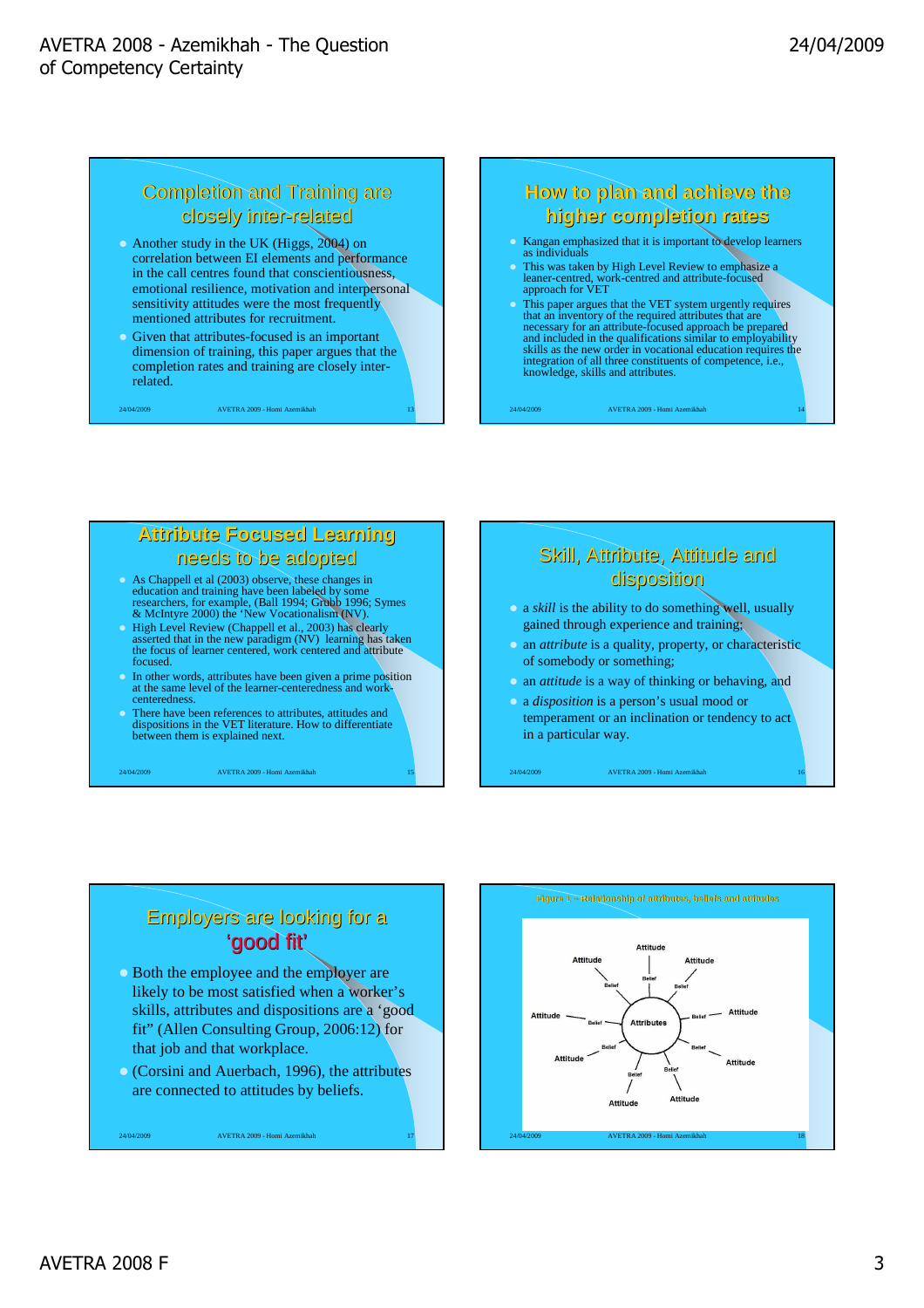24/04/2009 AVETRA 2009 - Homi Azemikhah 19





# 24/04/2009 AVETRA 2009 - Homi Azemikhah 21 Ownership of attributes • Learners need to own their attributes as the foundation in this model • Then, they are able to demonstrate the right balance of attitudes towards a great number of entities, such as their studies, their goals, their teachers, other individuals and things in their lives.

## Learning becomes attributefocused Learning becomes attribute-focused when, in addition to learner-centered and work-centered

- dimensions, the learning also takes the attributefocused dimension. For example, while in Double Heuristic Method (DHM), proposed by Azemikhah (2005b), skills
- are the bridge that integrates the knowledge to performance, attributes can be clearly illustrated in the model as the hearts joining skills to performance criteria as well as to variables (Figure 3).

24/04/2009 AVETRA 2009 - Homi Azemikhah 22

#### Double Heuristic Method (DHM) • DHM is a two-step (double heuristics) model that has been developed , using a 'W' diagram as an extension of a 'V" diagram proposed by Gowin & Alvarez (2005). DHM is a knowledge-integration device. Its purpose is to construct knowledge in an holistic manner. The integration process involves all the constituents of competence (propositional knowledge and dispositions) and their relationship to performance (procedural knowledge). In other words, DHM aims to integrate propositional knowledge, procedural knowledge as well as the dispositions.

24/04/2009 AVETRA 2009 - Homi Azemikhah 23



#### **Figure 3 – Attributes as heart intelligence of competency in DHM**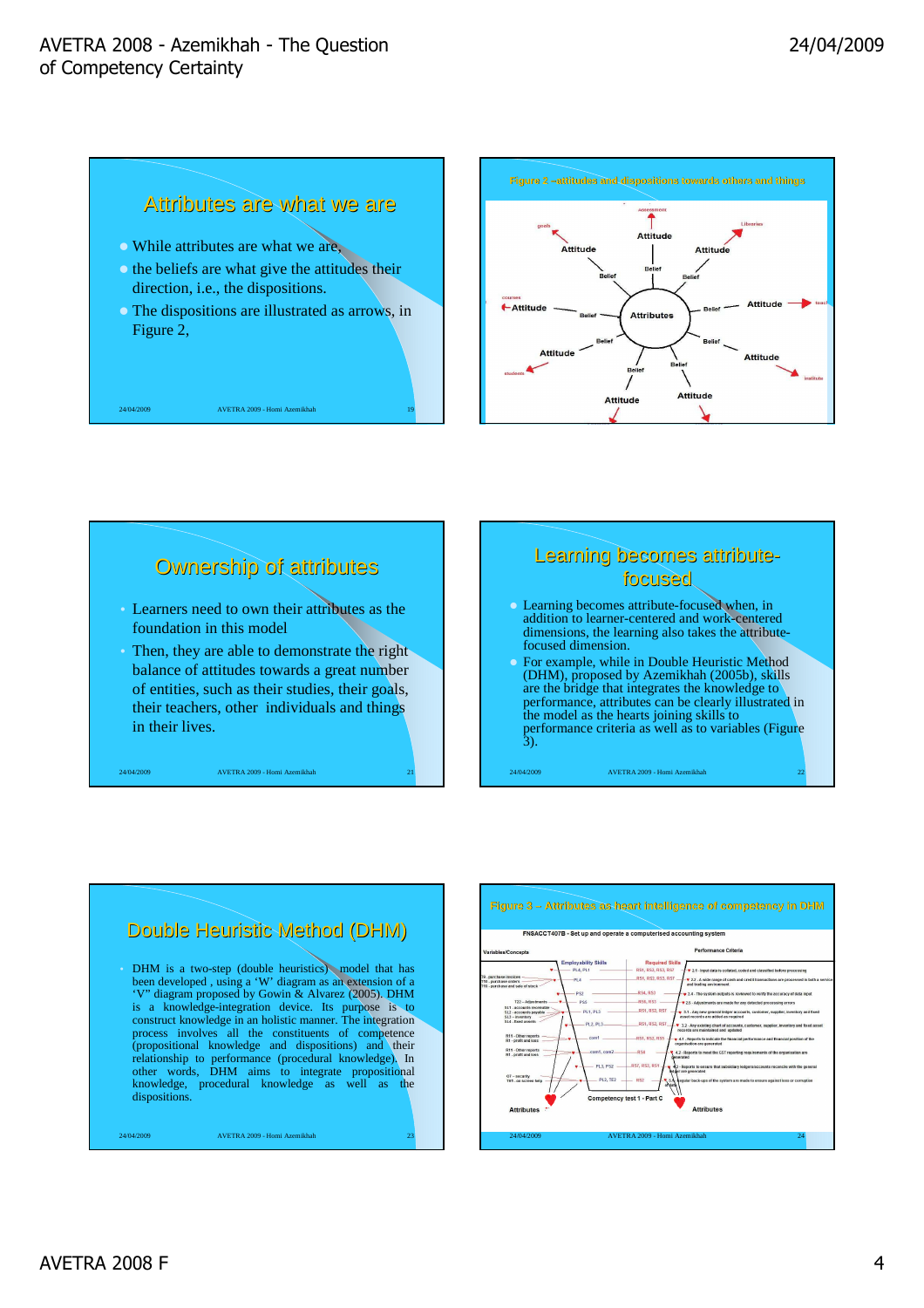





## Human attributes are far beyond vocational knowledge (Chappell et al, 2003)

- It is the confluence of attributes of problem solving, communication, teamwork and
- Continuous learning, Curiosity, motivation, risk taking brings a richness to learning in the VET sector (Chappell et al, 2003:4).
- Personal discipline; responsibility; willingness to take risks; loyalty; team spirit; curiosity; learning continuously; and the management of motivation, emotion and desire are vital for learners success

24/04/2009 AVETRA 2009 - Homi Azemikhah 27

### In attribute-focused learning, the individual qualities are enriched by:

- Developing appropriate attributes that collectively are called in this research as 'the heart intelligence of competency development'.
- By developing the appropriate attributes the learners' attitudes will change and keep them motivated during the course of their study to completion.

24/04/2009 AVETRA 2009 - Homi Azemikhah 28

## **Attributes and attitudes to be self-tested**

- Hager and Gillis (1995:65) have commented that "excluding attitudes and values that are specified with the performance criteria undermine validity"
- Both the observation and self-report are recommended as the most appropriate approaches for the measurement and assessment of attitudes and attributes

24/04/2009 AVETRA 2009 - Homi Azemikhah 29

## Conclusion and **Recommendations**

- **Attributes are the heart intelligence of Competency development Without developing the heart intelligence of competency, i. e. , the attributes, by the learners, not only will the completion rates continue to decline, but also**
- **Productivity of the graduates on the job after the completion of studies will be poor**
- **Recommendations to policy makers:**
- **An inventory of the required attributes that are necessary for an attribute-focused approach be prepared and included in the qualifications similar to employability skills An 'Attributes Office' whose main task is to increase completion**
- **rates by promoting learners' attributes be established in each of the TAFE Institutes across Australia**
- **Each TAFE Institute to be required to take the necessary steps to nurture appropriate attributes among their learners.**

24/04/2009 **AVETRA 2009 - Homi Azemikhah**